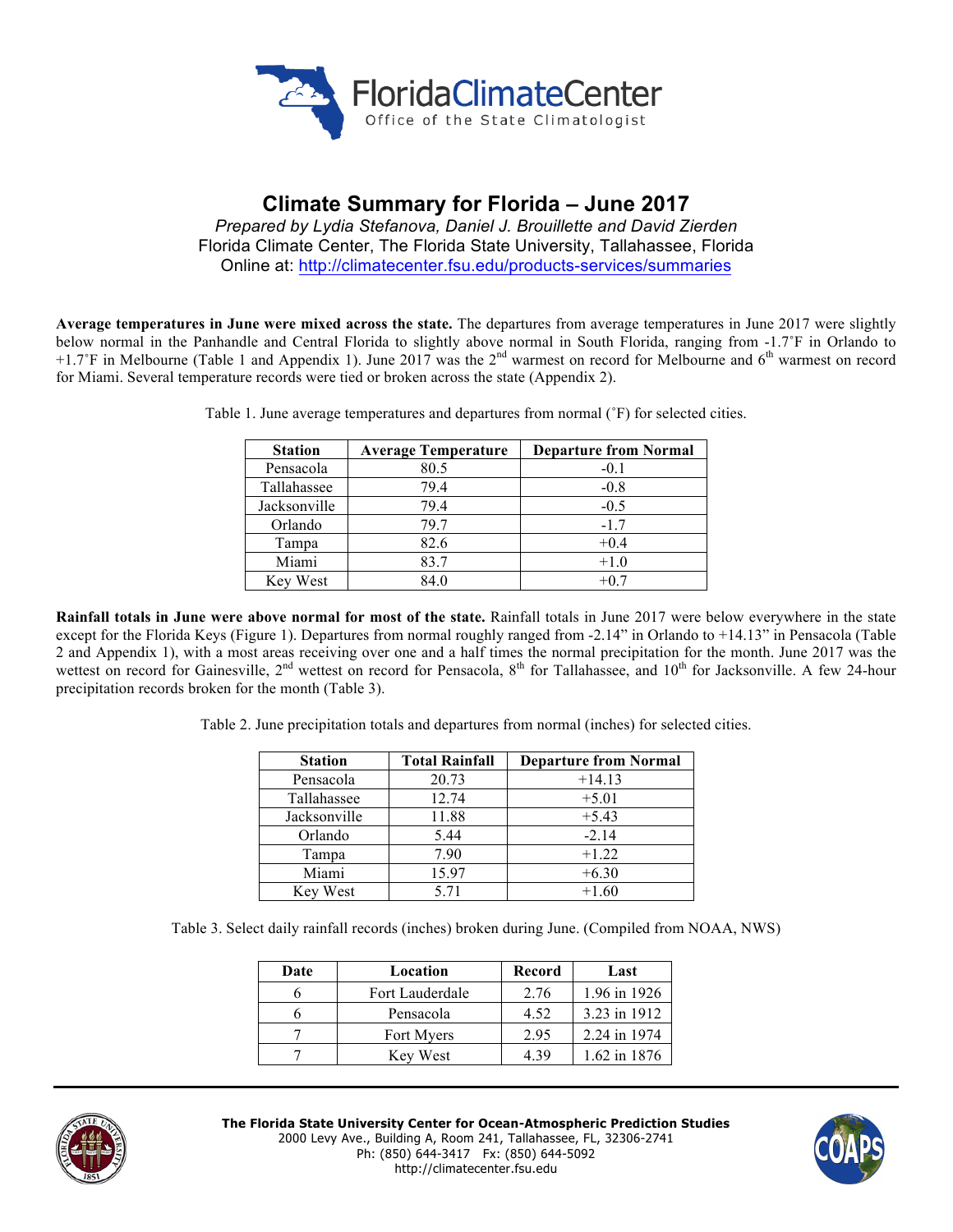## Figure 1. A graphical depiction of the monthly rainfall departure from normal (inches) for June is given in the figure below (courtesy of NOAA, NWS).



# **ENSO-neutral conditions are Present in the Pacific.**

Based on current data and forecast models, the Climate Prediction Center (CPC) the ENSO alert system is currently set to "Not Active". ENSO-neutral conditions are currently present, with sea surface temperatures (SST) near- to above-average across most of the Pacific Ocean. ENSO-neutral conditions are likely to persist through summer and fall seasons. The CPC seasonal outlook favors above-normal temperatures for Florida through September 2017.

#### **Hazardous Weather Events in June.**

There were a total of 369 hazardous weather reports issued in Florida in June 2017, with nearly a third of all reports (114) coming in between the  $6<sup>th</sup>$  and  $7<sup>th</sup>$  of the month. Strong marine thunderstorm winds were recorded in that period along the Florida Keys and Miami area, and strong thunderstorm wind gusts up to 61 mph were reported in Brevard, Charlotte, Duval, Hillsborough, Lee, Martin, Palm Beach and Polk Counties. Very heavy rains were reported during that period in Collier (up to 10.27 inches in 12 hours and 13.18 inches in 24 hours) and Santa Rosa County (up to 10.26 inches in 24 hours). Parts of Broward, Collier, Flagler, Gilchrist, Leon, Monroe, and Santa Rosa Counties experienced flooding that required street and road closures.

The first day of June marked the start of Hurricane Season. The first tropical system of the year to impact Florida was Tropical Storm Cindy, which formed in the northwestern Caribbean Sea on the  $19<sup>th</sup>$  and made landfall in southwestern Louisianna on the  $22<sup>nd</sup>$ . Significant rainfall associated with Cindy was seen across most of the Panhandle and northern counties, with smaller amounts in Central and southern counties. Heavy rains and flooding were reported in Bay, Escambia, Santa Rosa, Walton and Washington Counties.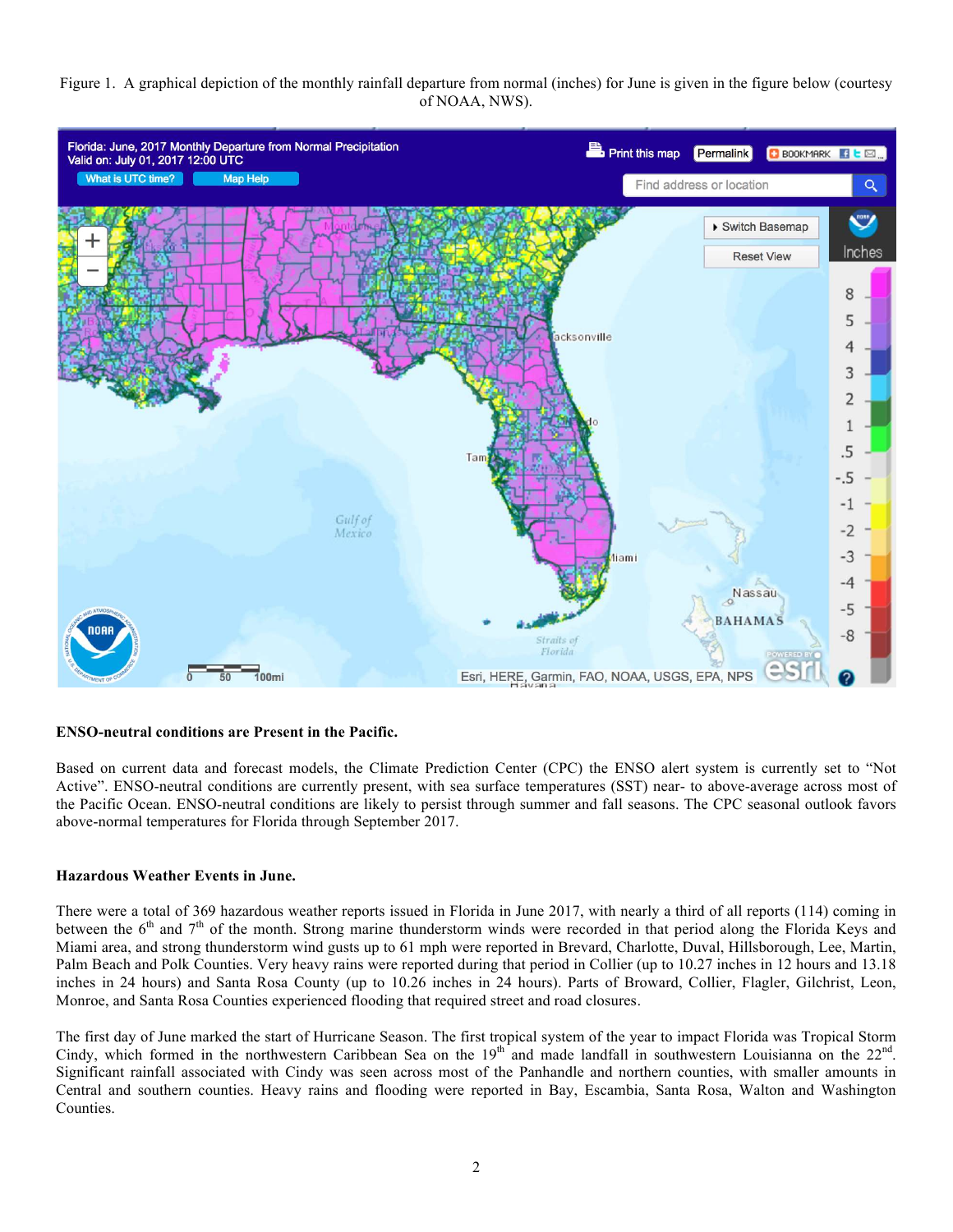As the weather is settling into summer regime, daily sea breeze thunderstorms are becoming a frequent source of heavy rain, strong winds, and lightning. Several lightning-caused house fires were reported in Santa Rosa County on the 15<sup>th</sup> of the month and Duval County on the  $15<sup>th</sup>$  and  $26<sup>th</sup>$ . A lightning strike on the  $26<sup>th</sup>$  started a wild fire in Brevard County that burned some 800 acres in the St. Johns River Water Management District. At least four people were injured by lightning strikes during June, with one fatality in Broward County on the 17<sup>th</sup>. Other hazardous weather related incidents for the month included three injuries and one fatality resulting from rip currents on the 25<sup>th</sup> in Palm Beach Shores.

Waterspouts are also becoming more frequent with the summer weather, especially along the Florida Keys and near Miami. A total of 20 sightings were documented during the month, and some of these reports included more than one spout. There were four tornadoes reported for June: a weak EF-0 in Broward County on the  $5<sup>th</sup>$ , a weak EF-1 in St. Johns County on the  $6<sup>th</sup>$ , a strong EF-0 in Franklin County on the  $20<sup>th</sup>$ , and a probable tornado detected based on tree and powerline damage in Okaloosa County on the  $21<sup>st</sup>$ . Funnel clouds were observed on the 13<sup>th</sup> in Clay County, the 14<sup>th</sup> in Duval, the 28<sup>th</sup> near Flagler Beach, and on the 30<sup>th</sup> in Hendry County.

| <b>Report Type</b>                  | <b>Number of Reports</b> |
|-------------------------------------|--------------------------|
| High Winds                          | 156                      |
| Flooding                            | 73                       |
| Heavy Rain                          | 57                       |
| Tornadoes/Funnel Clouds/Waterspouts | 4/4/20                   |
| <b>Storm Damage</b>                 | 24                       |
| Hail                                | 15                       |
| Lightning                           | 14                       |
| Coastal Hazards                     |                          |
| Fire                                |                          |

Table 4. Breakdown of storm reports submitted in Florida during the month of June. (Compiled from Southeast Regional Climate Center.)

## **Drought-Related Impacts.**

At the end of May, only the northwest and southeast portions of the state were drought free, accounting for approximately 17% of the state's area. Extreme drought affected 15% of the state (particularly Central Florida), severe drought – 23%, and moderate drought – 33%. The remainder of the state was experiencing abnormally dry conditions. Abundant and widespread rain eliminated the extreme drought conditions by the first week of the month. In the following weeks, as rains persisted, drought conditions were continuously improving. As of the latest U. S. Drought Monitor report, issued on June 27, the entire state is drought-free for the first time since approximately a year ago. As of June  $20<sup>th</sup>$  the temporary county-level burn bans have been lifted from all but Charlotte County. Water levels in Lake Okeechobee are currently at 12.37 ft., which is still below average for this time of the year but a significant improvement from the beginning of the month.

#### **Agriculture-Related Impacts.**

At the end of May, topsoil moisture levels across the state were mainly categorized as short or very short. With the abundant rains and gradually disappearing drought conditions, soil moisture has been improving. As of the latest USDA report issued on June 26, soil moisture levels across the state are predominantly adequate, and some areas are seeing surplus values.

The citrus growing area has benefited from the significant rainfall throughout the month, with trees responding well to the increased moisture. Ditches and canals are refilling, and grove caretakers have gradually stopped irrigation. Pastures have also responded well to the widespread rains, and most ranchers are no longer supplementing with hay or water. Pastures and cattle throughout the state are in mostly good condition. Sugarcane and rice are responding well to the wet conditions. The daily rains have caused some problems with wheat damage, and fungal disease for melon, squash, and cantaloupe producers in Jackson County. Several counties reported problems with access to wet fields, delays in the harvest of corn, grains and hay and delays in the planting of cotton due to excessive rainfall.